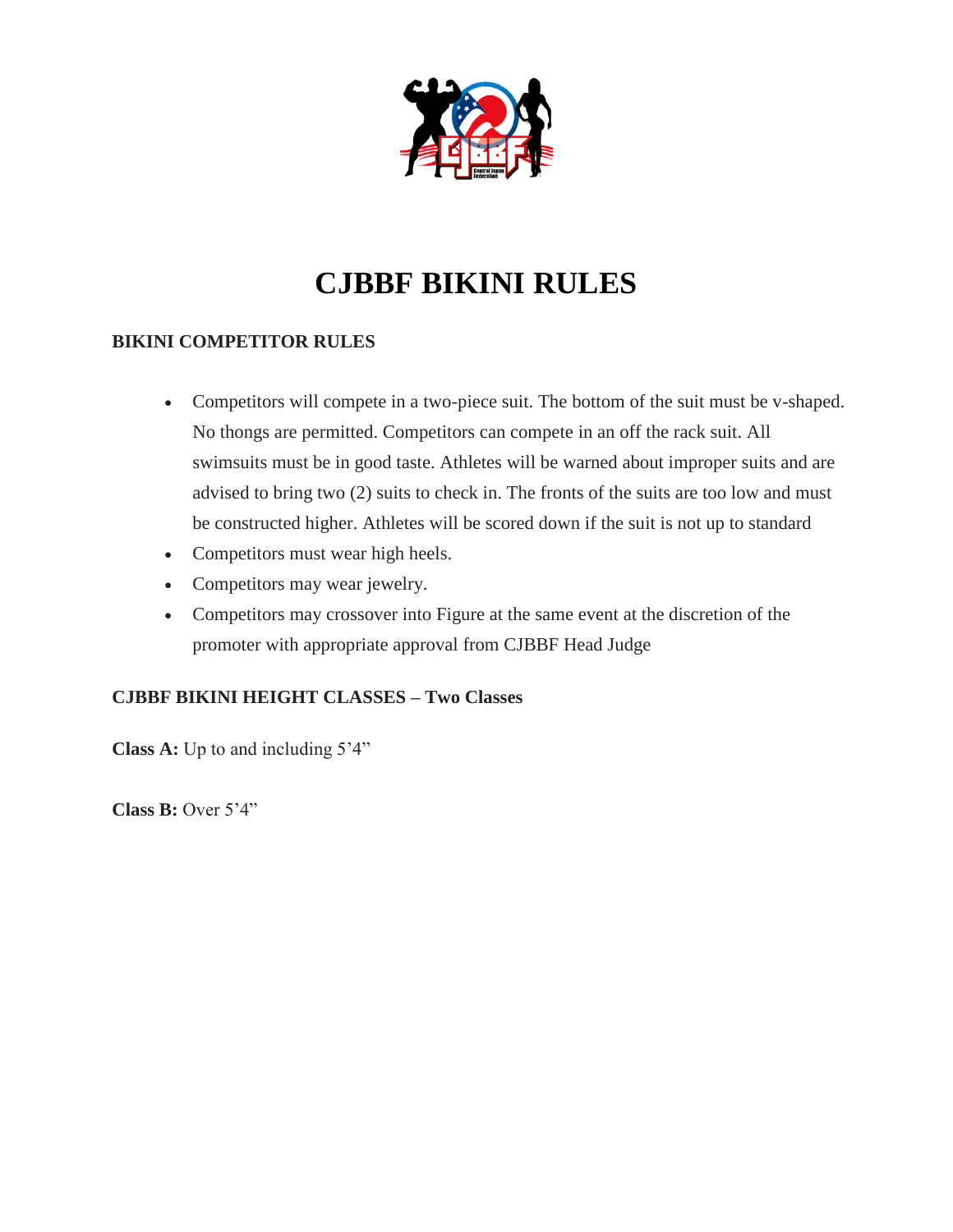

# **BIKINI COMPETITION JUDGING**

### **Presentation**

- Competitors will walk onstage alone and perform their Model Walk (personal preference)
- The Model Walk consists of the following:
- Walk to the center of the stage
- Stop and do a front stance, then a full turn and do a back stance,
- Then turn to the front again and face the judges as directed
- Then proceed to the side of the stage.
- No lewd acts are permitted.
- Length of time allowed is 10 seconds.

### **Comparison Round, Two-Piece Swimsuit:**

- Competitors will be judged wearing a two-piece swimsuit and heels.
- Competitors will be brought back out in a group and directed to do a full front and back poses.
- Judges will have the opportunity to compare competitors against each other in half turns. (No side judging permitted, front and back only.)

#### **Scoring**

Judges will be scoring competitors using the following criteria:

- Balance and Shape
- Overall physical appearance including complexion, skin tone, poise and overall presentation.